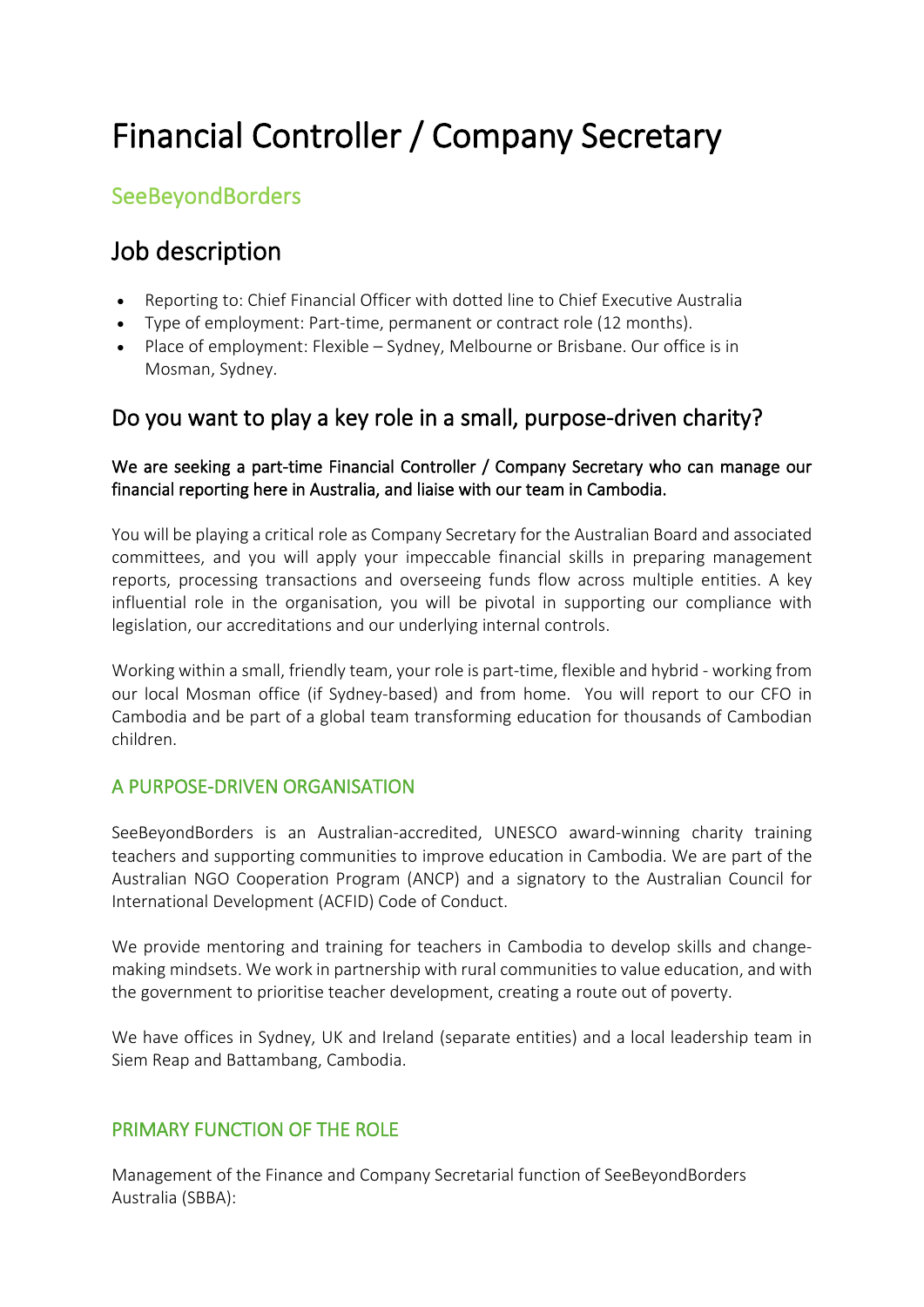- Accurate and timely financial reporting
- Efficient and effective financial management
- Robust internal controls for risk mitigation
- Compliance with legislation and internal policies and procedures
- Support of Finance in implementing partner organisations in Cambodia
- Active commitment to the SeeBeyondBorders [Vision, Mission and Values](https://www.seebeyondborders.org/vision-mission-and-values/)

#### KEY TASKS AND RESPONSIBILITIES

- Company Secretarial role for the Australian Board including coordination of quarterly meetings and membership of Finance and Risk Committee
- Monthly, quarterly and annual reporting to management and the board as required, and preparation of Statutory Accounts and Audit
- Processing and review of transactions including payroll, payments and receipts
- Compliance statutory, ACFID, ANCP and liaison with ANCP, ACFID, ACNC
- Oversight of adherence to appropriate financial systems and controls
- Oversight of appropriate policy and procedure documentation to meet donor and legislative requirements
- Preparation of realistic budgets and associated risk analysis
- Work with fundraising and finance team, and CFO in Cambodia to coordinate cash flow and movement between entities, reserve levels and adherence to funding terms
- Support fundraising team with donor reporting and applications
- Ad doc contribution to other areas including review and analysis as required

#### SKILLS REQUIREMENTS

This role will suit an experienced financial controller or company secretary with a background in finance, accounting and compliance. We are seeking someone who is organised, selfmotivated and a strong team player who can manage deadlines, engage and influence others, and take an active approach to efficiency and continuous improvement.

Ideally, you will have:

- Minimum 10 years accounting experience
- Thorough knowledge of accounting principles and procedures
- Experience with creating financial statements
- Excellent written and verbal communication skills
- Ability to form strong relationships with internal and external stakeholders
- Excellent organisation and administration skills
- Able to work under pressure to tight deadlines
- Intermediate to advanced computer software skills, including Excel. Google Suite and other accounting packages
- Bachelors or Masters qualifications in Finance, Economics, Accounting, Business Administration or Business Law
- Professional accounting qualification such as CA or CPA

Experience in the international development sector will be highly regarded.